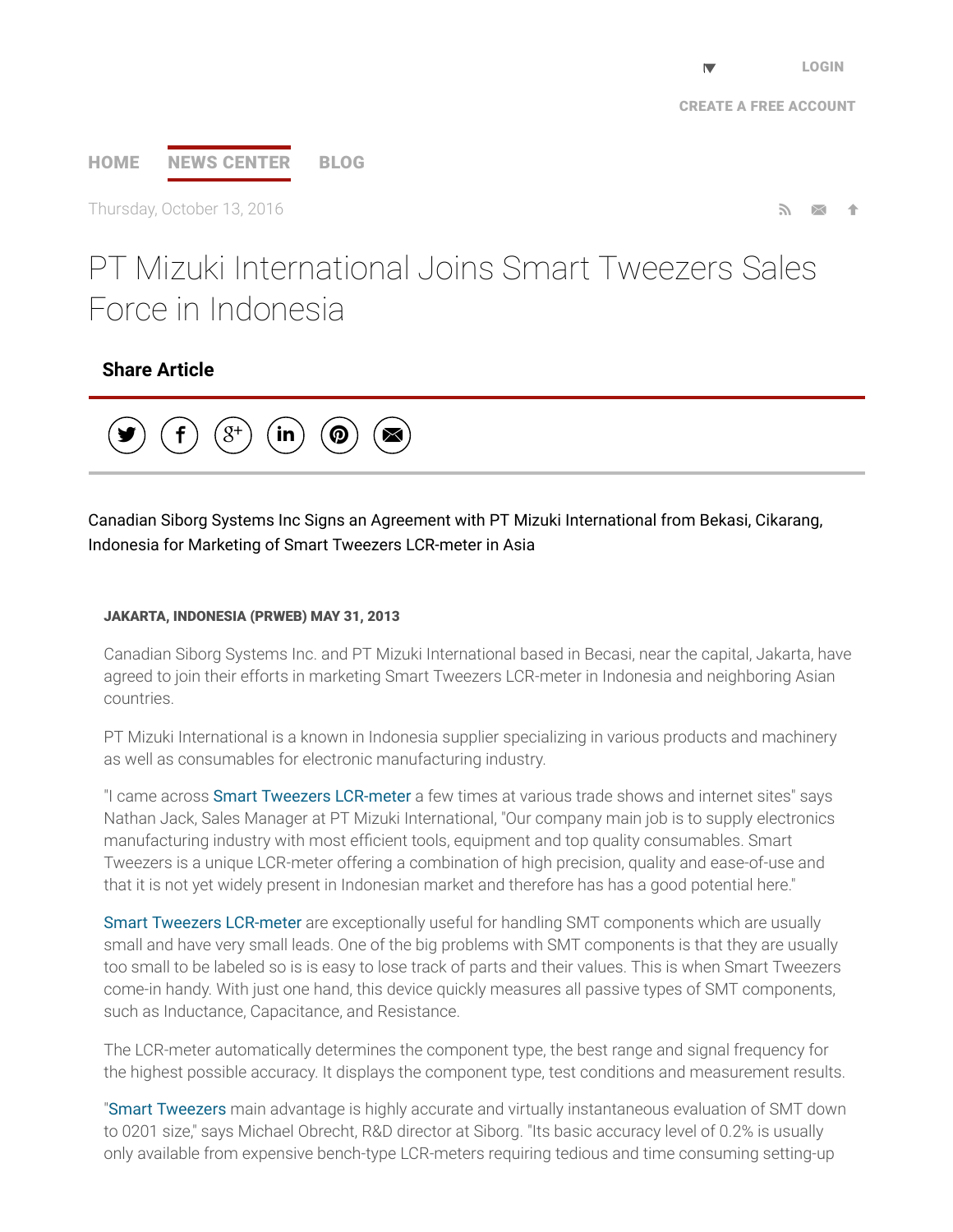procedures. At the present time we are completing development and a pre-production of our new budget model of Smart Tweezers: [LCR-Reader](http://www.prweb.net/Redirect.aspx?id=aHR0cDovL3d3dy5sY3ItcmVhZGVyLmNvbQ==)."

Smart Tweezers LCR-meter is designed for a on-board impedance testing, production line component evaluation, and SMD components sorting. It is an industry proven tool used by many high-tech companies worldwide, indispensable for PCB debugging.

Summary of features of the ST5 model:

L-C-R and ESR measurements Basic Accuracy 0.2% USB Charger and Li-Ion Battery Continuity and Diode Polarity Test Signal of 1, 0.5 and 0.25 Vrms Component Sorting Parasitic Offset Removal Measurement of Dissipation and Quality Factor

Fore more [information](http://www.prweb.net/Redirect.aspx?id=aHR0cDovL3d3dy5zbWFydHR3ZWV6ZXJzLnVzL2Jsb2c=) please refer to Smart Tweezers Manual. Latest news are available in our Smart Tweezers Blog.

About Siborg Systems Inc:

Established in 1994, Siborg Systems Inc. is a source of engineering software and hardware tools for semiconductor and electronics industry. Located in the city of Waterloo, Ontario, Canada, it enjoys being part of the local world-renowned high-tech community.

#### About PT Mizuki International:

PT Mizuki International was founded in 2004 primarily as a trading company specializing in the quickly growing Indonesian electronics manufacturing industry. The company is an authorized agent for Senju lead free solder material and manufacturing equipment. The company also supplies the following products: used CNC machines, Sony adhesive bond, Toscut anti dross lead free product, Nachi opp tapes, Hamachi opp tapes, Niji protection tapes, Sachihata ink and solvent, Ricoh barcode ink ribbon.

In the Factory Equipment Category we carry: Kikusui, Hioki, Minato programmer, Hepa clean room filters, as well as Buy and Sell used SMT and AI Machines: Panasert, Samsung, Sanyo, Juki, Yamaha, Siemens along with the spare parts, feeders, controllers, etc.

The company has its own Free Tax Warehouse Facilities.

For more information please contact: Nathan Jack, Sales Manager PT Mizuki International Villa Mutiara Block AA-11 Bekasi 17550, Cikarang Indonesia E-mail: nathan\_jack75 (at) hotmail.com Tel +62-21-89906692/3 Fax +62-21-89906694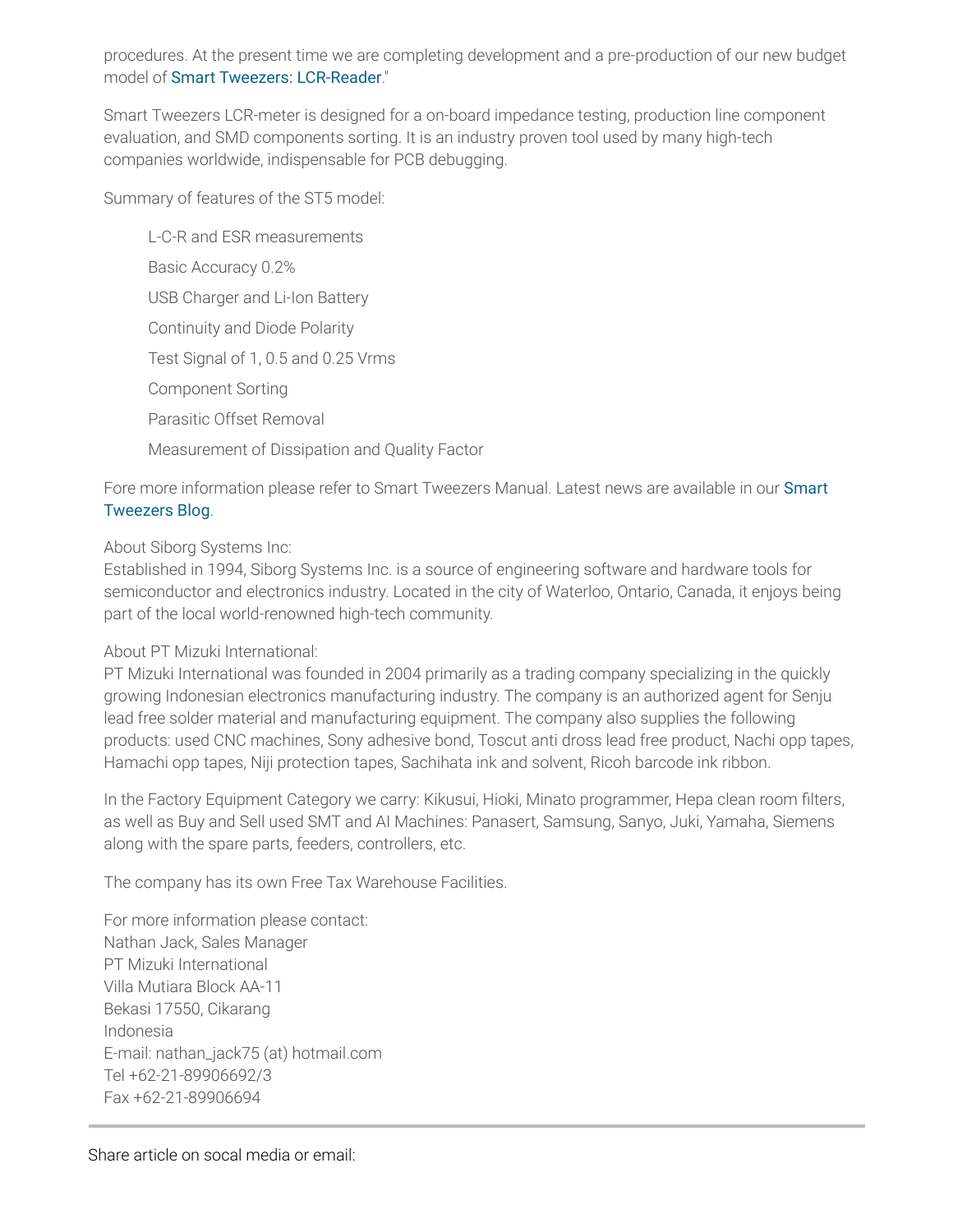

View article via:

[PDF](http://www.prweb.com/pdfdownload/10789699.pdf) [PRINT](http://www.prweb.com/printer/10789699.htm)



Smart Tweezers LCR-meter simplifies PCB debugging

Smart Tweezers is a unique LCR-meter offering a combination of high precision, quality and ease-ofuse

#### Contact Author

MICHAEL OBRECHT

Siborg [Systems](http://www.prweb.net/Redirect.aspx?id=aHR0cDovL3d3dy5zbWFydHR3ZWV6ZXJzLnVz) Inc. 519-888-9906 [Email](http://www.prweb.com/EmailContact.aspx?prid=10789699) > Follow us on



VISIT [WEBSITE](http://www.prweb.net/Redirect.aspx?id=aHR0cDovL3d3dy5zbWFydHR3ZWV6ZXJzLnVz)

#### Media